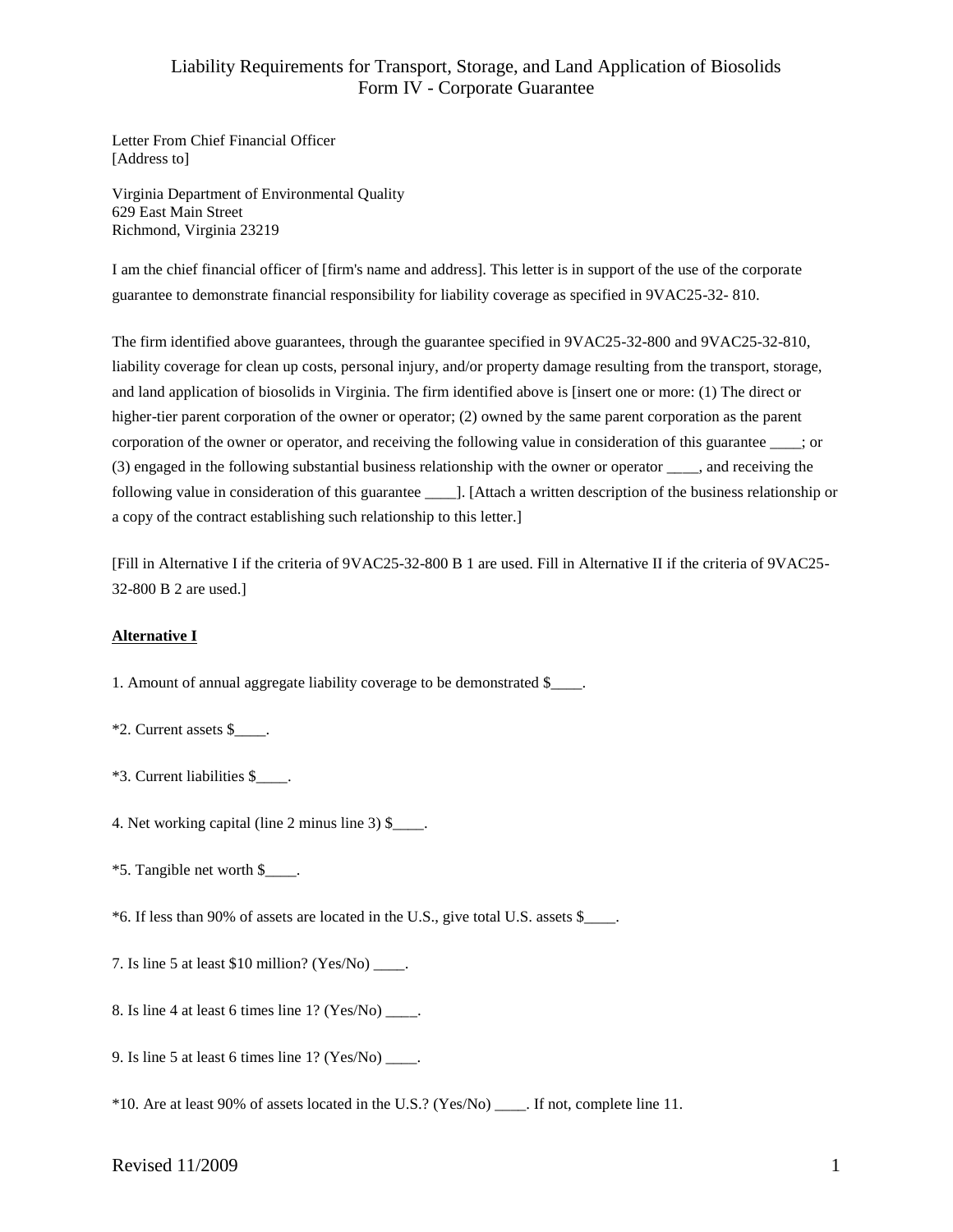11. Is line 6 at least 6 times line  $1?$  (Yes/No)  $\frac{ }{ }$ .

### **Alternative II**

1. Amount of annual aggregate liability coverage to be demonstrated \$\_\_\_\_.

2. Current bond rating of most recent issuance and name of rating service \_\_\_\_\_\_\_.

3. Date of issuance of bond \_\_\_\_\_\_\_\_.

- 4. Date of maturity of bond \_\_\_\_\_\_\_\_.
- \*5. Tangible net worth \$\_\_\_\_.

\*6. Total assets in U.S. (required only if less than 90% of assets are located in the U.S.) \$\_\_\_\_.

7. Is line 5 at least \$10 million? (Yes/No) \_\_\_\_.

8. Is line 5 at least 6 times line 1? \_\_\_\_.

9. Are at least 90% of assets located in the U.S.? If not, complete line 10. (Yes/No) \_\_\_\_.

10. Is line 6 at least 6 times line 1? \_\_\_\_.

I hereby certify that the wording of this letter is identical to the wording specified in 9VAC25-32-800 and 9VAC25- 32-810 as such regulations were constituted on the date shown immediately below.

| [Signature] |  |
|-------------|--|
| [Name]      |  |
| [Title]     |  |
| [Date]      |  |

A guarantee, as specified in 9VAC25-32-800 and 9VAC25-32-810 of this chapter, must be worded as follows, except that instructions in brackets are to be replaced with the relevant information and the brackets deleted: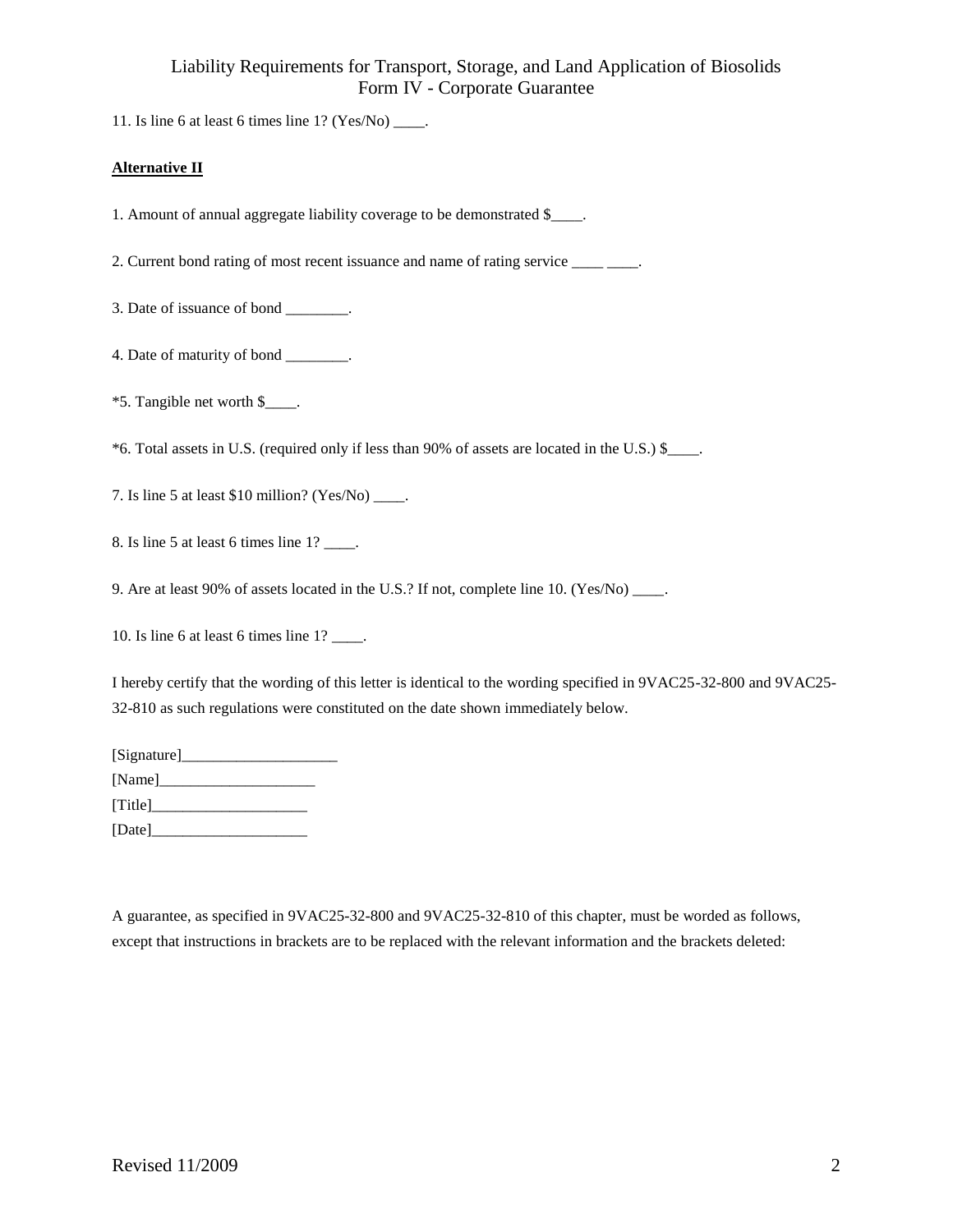#### **Guarantee for Liability Coverage**

Guarantee made this [date] by [name of guaranteeing entity], a business corporation organized under the laws of [if incorporated within the United States insert "the State of \_\_\_\_" and insert name of State; if incorporated outside the United States insert the name of the country in which incorporated, the principal place of business within the United States, and the name and address of the registered agent in the State of the principal place of business], herein referred to as guarantor. This guarantee is made on behalf of [permit holder or applicant] of [business address], which is one of the following: "our subsidiary;" "a subsidiary of [name and address of common parent corporation], of which guarantor is a subsidiary;" or "an entity with which guarantor has a substantial business relationship, as defined in 9VAC25-32-770 to any and all third parties who sustain clean up costs, personal injury, and property damage resulting from the transport, storage, and land application of biosolids in Virginia covered by this guarantee.

## **Recitals**

1. Guarantor meets or exceeds the financial test criteria and agrees to comply with the reporting requirements for guarantors as specified in 9VAC25-32-800 and 9VAC25-32-810.

2. [Permit holder or applicant] for which liability coverage for clean up costs, personal injury, and/or property damage resulting from the transport, storage, and land application of biosolids in Virginia covered by this guarantee: [List for each permit number, name, and address; and if guarantor is incorporated outside the United States list the name and address of the guarantor's registered agent in each State.] This corporate guarantee satisfies third-party liability requirements for clean up costs, personal injury, and property damage resulting from the transport, storage, and land application of biosolids in Virginia in the amount of \$2,000,000 for each occurrence and \$2,000,000 annual aggregate.

3. For value received from [permit holder or applicant], guarantor guarantees to pay any and all third parties who have sustained or may sustain clean up costs, personal injury, and property damage resulting from the transport, storage, and land application of biosolids in Virginia covered by this guarantee that in the event that [permit holder or applicant] fails to satisfy a judgment or award based on a determination of liability for clean up costs, personal injury, and property damage resulting from the transport, storage, and land application of biosolids in Virginia covered by this guarantee to third parties resulting from the transport, storage, and land application of biosolids in Virginia or fails to pay an amount agreed to in settlement of a claim arising from or alleged to arise from such injury or damage, the guarantor will satisfy such judgment(s), award(s) or settlement agreement(s) up to the limits of coverage identified above.

4. Guarantor agrees that if, at the end of any fiscal year before termination of this guarantee, the guarantor fails to meet the financial test criteria, guarantor shall send within 90 days, by certified mail, notice to the DEQ and to [permit holder or applicant] that he intends to provide alternate liability coverage as specified in 9VAC25-32-810, as applicable, in the name of [permit holder or applicant]. Within 120 days after the end of such fiscal year, the guarantor shall establish such liability coverage unless [permit holder or applicant] has done so.

5. The guarantor agrees to notify the DEQ by certified mail of a voluntary or involuntary proceeding under Title 11 (Bankruptcy), U.S. Code, naming guarantor as debtor, within 10 days after commencement of the proceeding.

6. Guarantor agrees that within 30 days after being notified by DEQ of a determination that guarantor no longer meets the financial test criteria or that he is disallowed from continuing as a guarantor, he shall establish alternate liability coverage as specified in 9VAC25-32-810 in the name of [permit holder or applicant], unless [permit holder or applicant] has done so.

7. Guarantor reserves the right to modify this agreement to take into account amendment or modification of the liability requirements set by 9VAC25-32-800 and 9VAC25-32-810, provided that such modification shall become effective only if DEQ does not disapprove the modification within 30 days of receipt of notification of the modification.